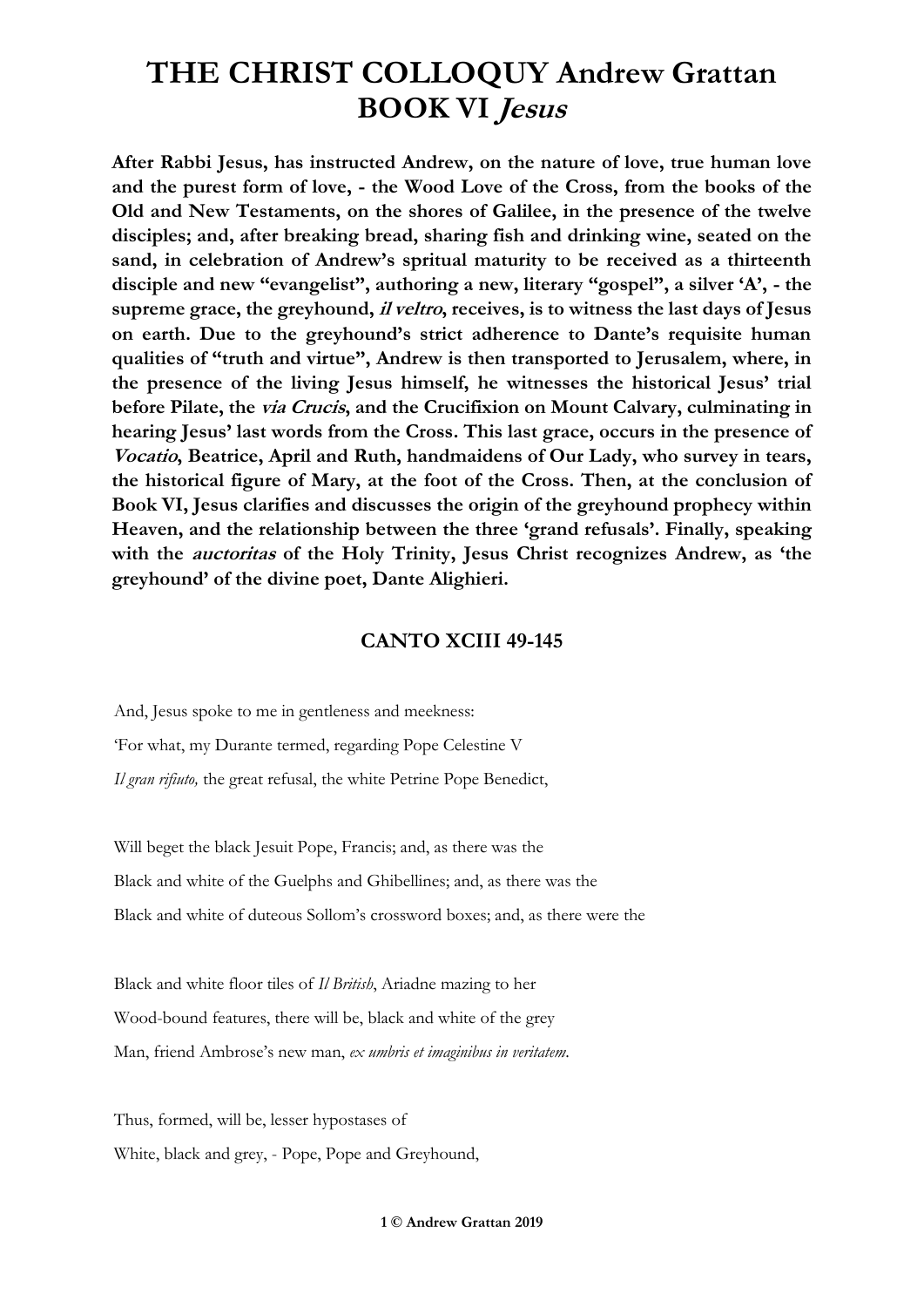By greatest hypostases of Father, Son and Holy Spirit.

And vine man, of fabulous sonnet sequence shall arise, the Vinian man. And, as Bono da Ferrara's Jerome removed lion's thorn, So, he, we will strip grains of Cross wood, for runs of rampant

Honeysuckle and English wisteria, proliferating vines, to Decorate any countrified Carshalton cottage, such that Milton's Adam and Eve, I would have to beckon to, to sedately lop

The overgrowth of foliage. And, I will call them *logoi* of the *Logos*, Gildersleeve lodge of a Greenblatt man in the world, he, no Cromwell Secretary for Foreign Tongues, but rainbow *officium*

Arc, arch language of Tyndale's testament to English, Originating from crossed branches of the vine, words profuse, Plum and date, to that withered, cursed fig tree, outside Bethany,

That held no moist fruit; a whelp, Clongowes Wood, portrait smithy Forged, within conflux, disassociation of two sensibilities, in Slipstream of the year of two popes, Grey's true genesis, in *Paradiso*, at

Prime *rifiuto* refusal of my Mother, hound, created, by word Of *Mater Dei* so lachrymose, that she would have to send, up The line to death, a floppy-eared puppy to black mastiffs,

Gambolling Welsh lamb of *Agnus Dei*, to goats and goatherders, To learn how to exercise speak, when second Kraków's Pole Johannine, promulgated *Pastores Dabo Vobis*. Soon, saving flood of

Words will come, wash of the denier of the Babel tower of *Finnegans'*

**2 © Andrew Grattan 2019**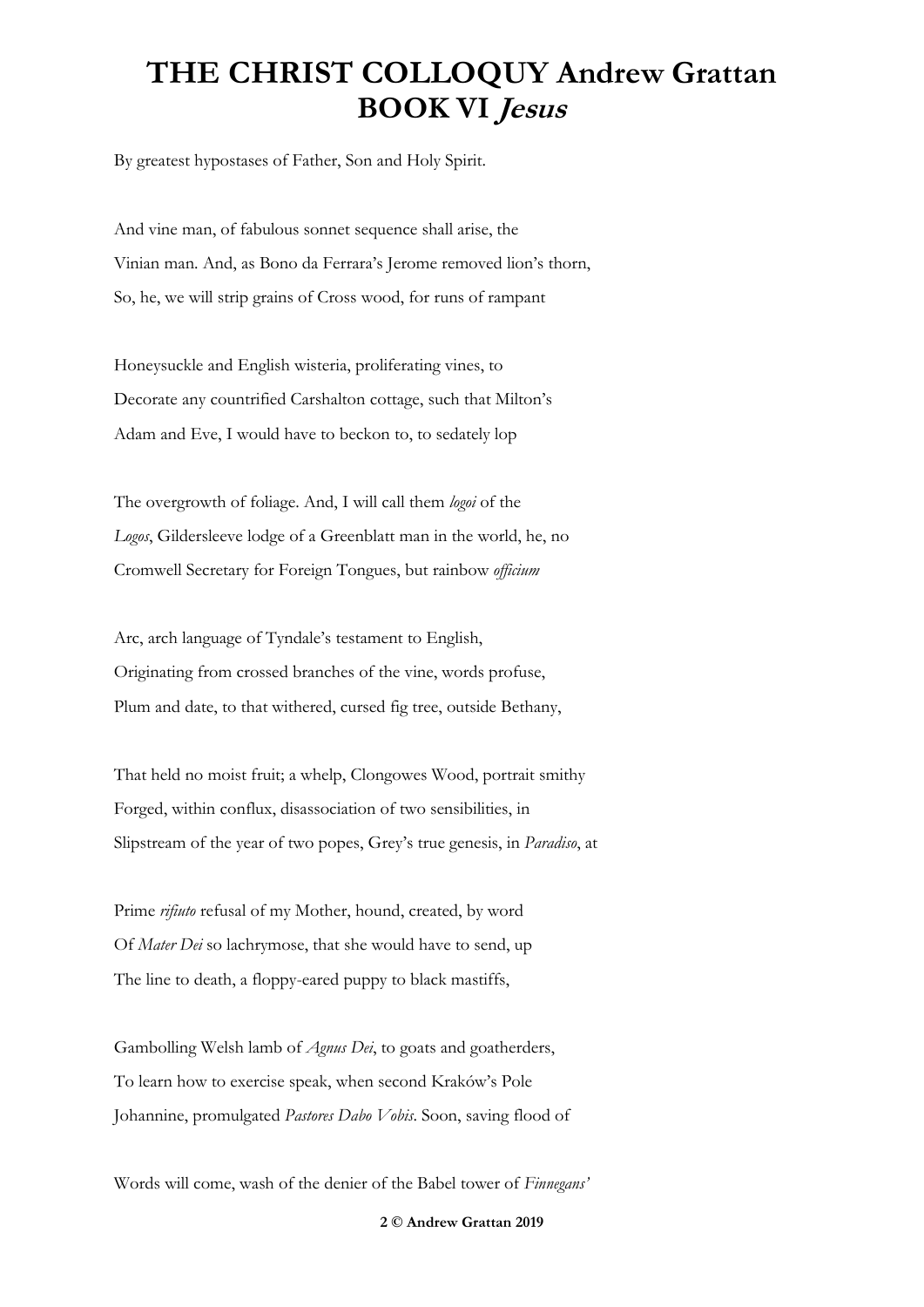Anti-bible; and, as darkness settled upon the earth, when the Temple cloth was torn in two, my Mother and I, have been

Shredded in two, by dogs disguised in white collars and Black tailoring'. And Jesus stopped, as he did instruct us to Rest on the seventh day. 'Handful of years hence, verbosity

Will transpire, be much discussed, critics read seven types of Empsonian ambiguity, into encyclical discussing joy of love, and A *correctio filialis*, shall contemporize itself, and then, an *instrumentum laboris*

Will remit talk of many trees, jungle forest, and not the old rugged Cross of Calvary. *Locutor*, not of foliage verbiage, but of tersity, I command *magnum silentium* monastic from you, upon this

King's great matters, and commonwealth chain yourself, to Hugh Carthusian vow of silence upon plain and ordinary, Silent, More's gold metal precious, struck among John's scan

Of whitest disc parchment fibres, of red pulmonary sacredness. For, as Samson did quit himself like Samson, Greyhound, has quit himself, like Greyhound.

And I, the *Logos*, recognize the *logos* of a silver 'A', An Egyptian Joseph coat of many colours, in many coloured Seven books of *Colloqium Christus*, in a Sir John Vanbrugh, uncomedic

Restoration of present chipboard Chippendale Chair of Peter; And draughtsman, midshipman re-keeling barque of Peter, unspring rhythm, This abject wreck of my Deutschland, where all about you, is saltless sea,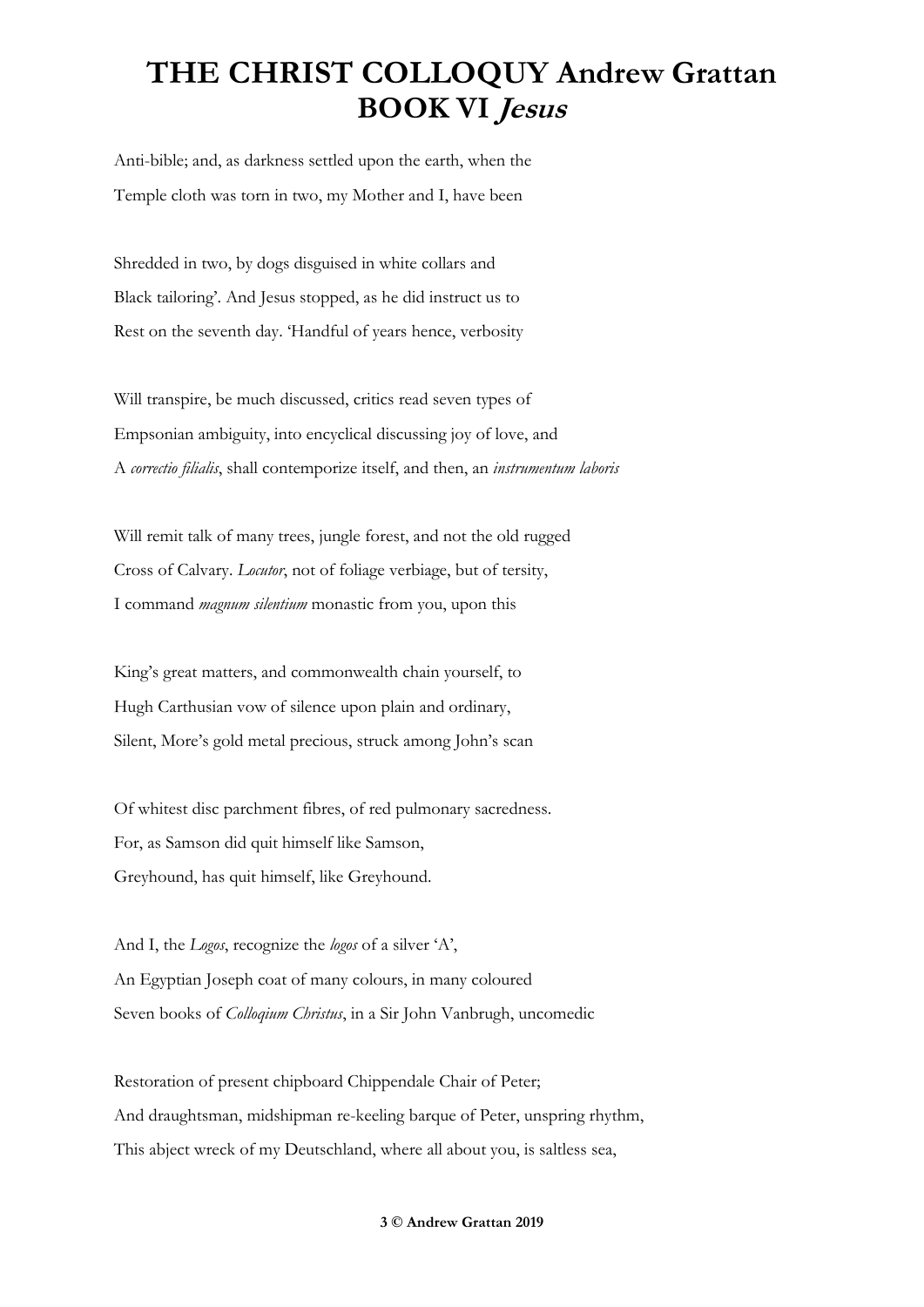Defunct corpse orders base, in atrophy, - politics, and pursuit of but Power, status and influence, ineffable triteness of my modern, talentless, Senior, pip-squeak churchmen, - you, happy helpmeet of good and

Faithful servant of parable of the talents, no wastrel, prodigal son, Kinch Sharp before Mulligans, Deasy easy, Telemachus inner monologued, But ever silent, while Benedict, Dominic, and Ignatius, too fondly weep.

For, as I said to Peter, '*Tu es Petrus'*, and upon this rock, I shall build my Church, '*tu es Veltro'*, and upon this pebble, I shall save my Church, with flexed *instrumentum laboris* of words

Of the *Logos* lover, who gave a great joy of *Amoris Laetitia* Love to me, when a Marian vision in triangular white wedding dress, Floated transparent airily, in a dream, at foot of your Firenze Newman

Oratory bed, and did smile at you, that time in coldest Tuscan Advent. The white Pope and the black pope, have merged with the grey vinian, Bloodline of the papacy, corpuscles physician clamped, Patrick

Breastplate bound, to bloodstreams of the two courtly poets, While Church, lumbers on, in such chaos and confusion, due to Too many sins of priests and religious, who have warped grain,

Integrity of the wood of the Chair of Peter. But, as Paul VI Asserted, that "Dante is ours, ours, the meaning of the Catholic faith"; And, as Dante was intimately "unified" with the Chair of Peter, by

Pope Benedict XV, We, God Father, God Son, and God Holy Spirit, Recognize year of a new *tre corone*; and, as Michelangelo, one of Another three, created glory of electing chapel, We have created the

**4 © Andrew Grattan 2019**